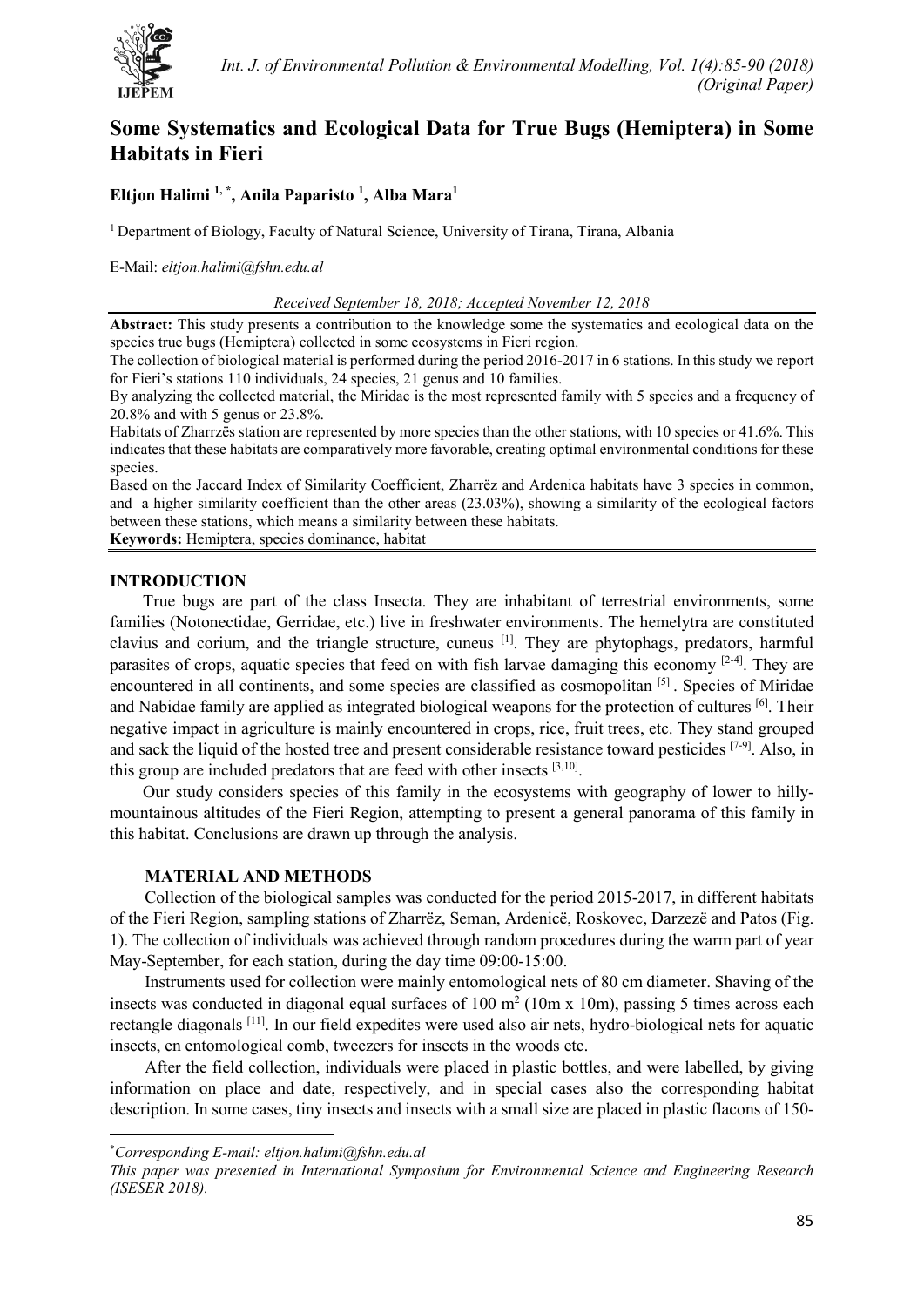200cc. The biological material, in scientific laboratory, was kept in bottles with Ethanol solution (95%), acetic acid, distilled water in ratio 80:5:20 ( $v/v/v$ ) and some ether drops added consequently [11,12]. In order to become soft and ready for the systematic definition, insects were placed for 24 hours at an excitator in the temperature  $900C$ <sup>[11]</sup>.

Taxonomix determination of the biological material was conducted through investigation with stereomicroscope Trinocular stero microscope (with still camera model 50240003 n/s C88794) in the MSN lab. The individuals were determined by using the determination keys for each family, collections and previous scientific publications [13,14].



**Figure 1.** The collection stations

### **RESULTS AND DISCUSSIONS**

In our study we have defined the species of Hemyptera collected in each station in the study. For these species we have done a qualitative and quantitative analysis by comparing them by families, and by stations where they were found.

We have provided a list of these species (Anex 1) with the respective stations in which we have meet them.

After the complete definition of all the insects collected, we have referred for Hemiptera in Fieri Region 10 families, 21 genus and 24 species (Tab. 2) [15-21]. In that aspect was determined also the frequency per every species according to equation:

$$
F=\frac{n}{N}\times 100
$$

× (Equation 1)

Where: n- number of species for each family; N- number of species in total encountered

| No.            | Hemiptera Family | No.of species                                                                                                                                                                                                                                                                                                                                                                                               | $%$ species | No.of genus    | $%$ genus |
|----------------|------------------|-------------------------------------------------------------------------------------------------------------------------------------------------------------------------------------------------------------------------------------------------------------------------------------------------------------------------------------------------------------------------------------------------------------|-------------|----------------|-----------|
|                | Pentatomidae     | 4                                                                                                                                                                                                                                                                                                                                                                                                           | 16.6%       | 3              | 14.2%     |
| $\overline{2}$ | Coreidae         | 3                                                                                                                                                                                                                                                                                                                                                                                                           | 12.5%       | 3              | 14.2%     |
| 3              | Lygaeidae        | $\overline{2}$                                                                                                                                                                                                                                                                                                                                                                                              | 8.3%        |                | 4.7%      |
| 4              | Miridae          | 5                                                                                                                                                                                                                                                                                                                                                                                                           | 20.8%       | 5              | 23.8%     |
| 5              | Nabidae          |                                                                                                                                                                                                                                                                                                                                                                                                             | $4.1\%$     | $\overline{2}$ | 9.52%     |
| 6              | Reduvidae        | $\mathfrak{D}_{1}^{(1)} = \mathfrak{D}_{2}^{(1)} = \mathfrak{D}_{2}^{(1)} = \mathfrak{D}_{2}^{(1)} = \mathfrak{D}_{2}^{(1)} = \mathfrak{D}_{2}^{(1)} = \mathfrak{D}_{2}^{(1)} = \mathfrak{D}_{2}^{(1)} = \mathfrak{D}_{2}^{(1)} = \mathfrak{D}_{2}^{(1)} = \mathfrak{D}_{2}^{(1)} = \mathfrak{D}_{2}^{(1)} = \mathfrak{D}_{2}^{(1)} = \mathfrak{D}_{2}^{(1)} = \mathfrak{D}_{2}^{(1)} = \mathfrak{D}_{2}^{$ | 8.3%        |                | 4.7%      |
| 7              | Notonectidae     |                                                                                                                                                                                                                                                                                                                                                                                                             | 4.1%        |                | 4.7%      |
| 8              | Tingidae         | $\mathfrak{D}$                                                                                                                                                                                                                                                                                                                                                                                              | 8.3%        | $\mathfrak{D}$ | 9.52%     |
| 9              | Scutelleridae    | 3                                                                                                                                                                                                                                                                                                                                                                                                           | 12.5%       | $\overline{2}$ | 9.52%     |
| 10             | Rhopalidae       |                                                                                                                                                                                                                                                                                                                                                                                                             | $4.1\%$     |                | 4.7%      |
|                | <b>TOTAL</b>     | 24                                                                                                                                                                                                                                                                                                                                                                                                          | 100%        | 21             | 100 %     |

**Table 1**. Distribution of the numbers and percentages of species and genus for each families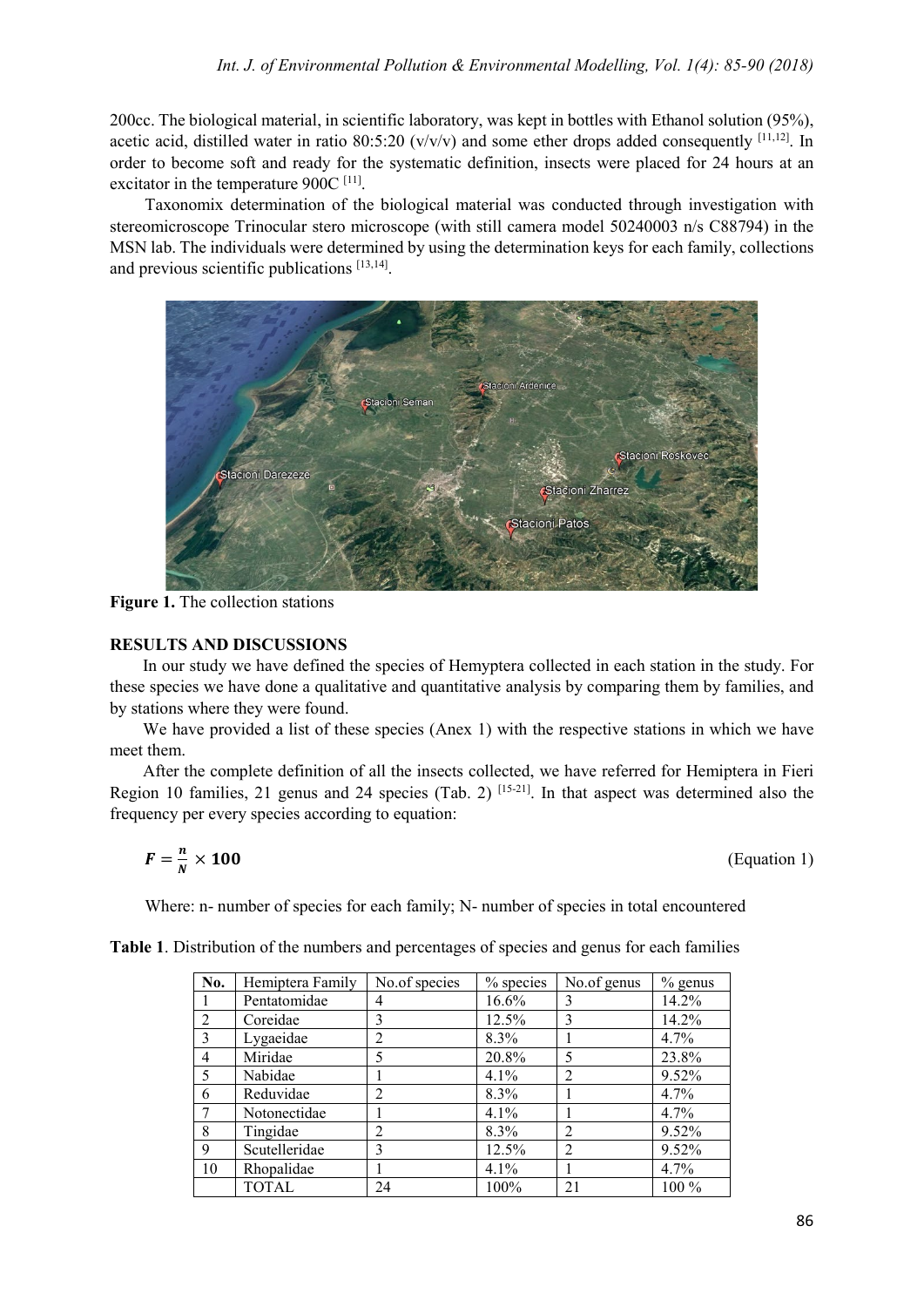According to species composition, with a greater diversity of all groups referred to by us (Tab.1 Fig. 1), is represented the Miridae family with 5 species or 20.80%, Pentatomidae family, with 4 species or 16.60%, followed by Scutelleridae and Coreidae with 3 species or 12.50%. With fewer species are represented.



**Figure 1.** Dependence of the number of species and genus for each families

Lygaeidae, Reduvidae and Tingidae family with 2 species or 8.30%. With very few species, only 1 specie or 4.10% are represented Nabidae, Notonectidae and Rhopalidae.

According to genus composition, with a greater diversity is represented the Miridae family with 5 genus or 23.80%, Pentatomidae and Coreidae family with 3 genus or 14.20%. With less genus is represented Reduvidae, Tingidae Scutelleridae family with 2 genus or 9.52%. Whereas Lygaeidae, Nabidae and Rhopalidae are represented only with one genus or 4.70%.

According to species composition Zharëzeza represent a greater diversity, with 10 species or 41.60% and Semani with 8 species ose 33.33%; Ardenica a less diversity with 6 species or 20.8%, Roskoveci and Darëzezës with 5 species or 20.8%; with a fewer number of species is represented Patosi with 4 species or 16.60% (Tab. 2, Fig. 2). This indicates that the habitats of Zharëzeza area are more favorable for the Hemiptera species, this is because of the less impact of the human action in this station, this habitat are less concerned about the human interference, so they represent biocenosis that are more natural. Patosi station has the smallest number of species because of the greatest impact of humans in its habitats, and because of the rapid economic touristic development of this area, bringing ecological concerns for the species of true bugs.



**Figure 2**. The distribution of number of species for each station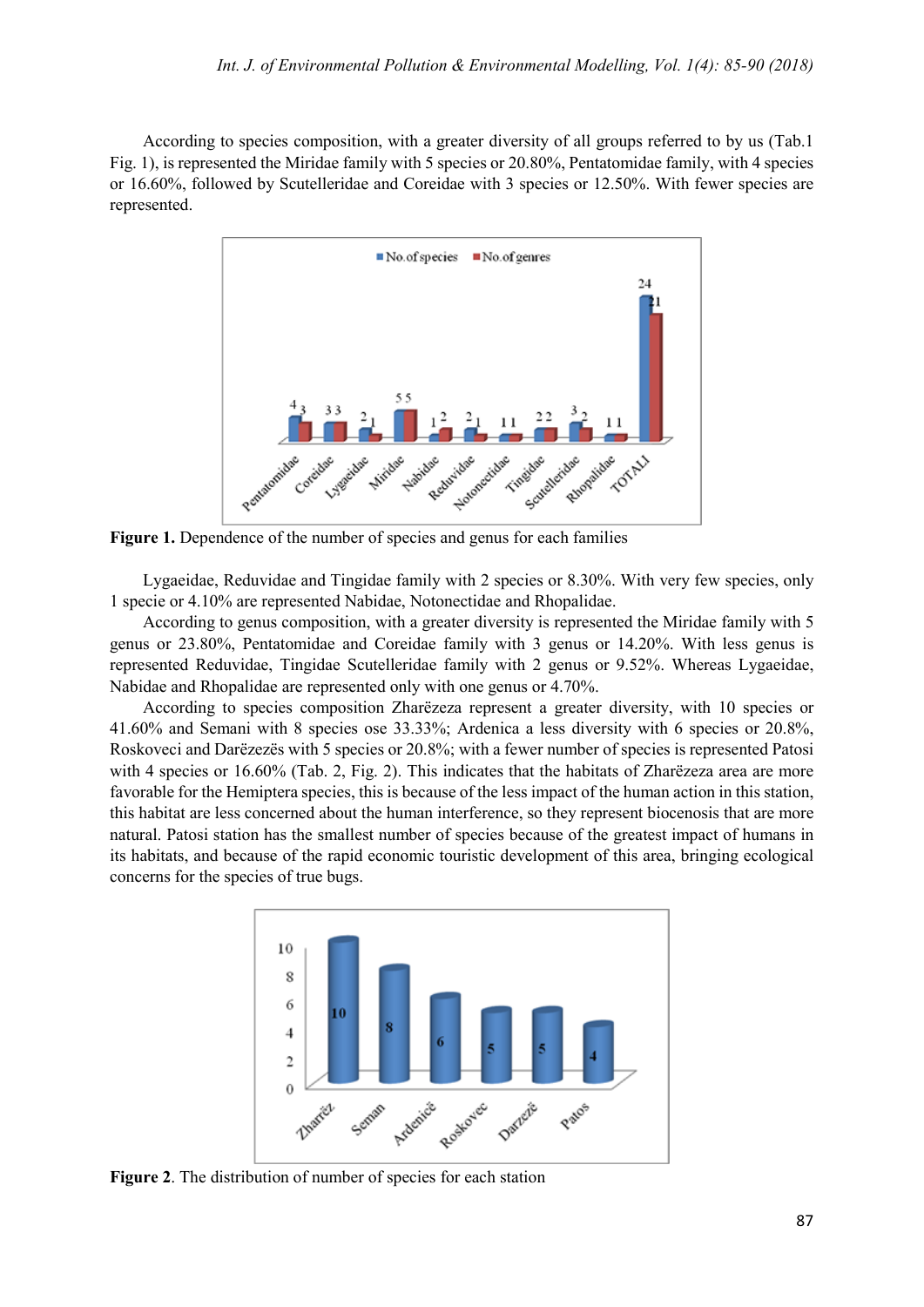| The station | No. of<br>species | % species |
|-------------|-------------------|-----------|
| Zharrëz     | 10                | 41.6%     |
| Seman       |                   | 33.33%    |
| Ardenicë    |                   | 25%       |
| Roskovec    | 5                 | 20.8%     |
| Darzezë     |                   | 20.8%     |
| Patos       |                   | 16.6%     |

**Table 2**. The distribution of the number and percentage of species for each area

To compare the similarity of habitats between the stations, we have analyzed the similarity between species, with Jaccard Index of Similarity Coefficient <sup>[22]</sup>, comparing two different areas with each other (Tab. 3, Fig. 3). IJ = Jaccard index  $C = No$ . of common species

**Table 3.** Number of common species and similarity coefficient between stations

| The station      | No. of common species | <b>Similarity Coefficient</b> |
|------------------|-----------------------|-------------------------------|
| Zharëza-Ardenica |                       | 23.03%                        |
| Semani-Darëzeza  |                       | 18.18%                        |
| Roskoveci-Patosi |                       | $12.52\%$                     |

We found the highest coefficient, 23.03% and the highest number of common species in the habitats of Zharzëa dhe Ardenica with 3 species in common; a lower coefficient, 18.18% and a lower number of common species is found in the habitats between Semani and Darëzeza, the lowest coefficient 12.52% represented with only one common species, was found in the habitats between Roskoveci and Patosi.



**Figure 3.** The distribution of the similarity coefficient between stations.

These results, are explained by the similarity that exists between habitats conditions of Zharzëa dhe Ardenica as mountain and hilly stations, and with the difference between the mountain and lowland habitats of Roskoveci and Patosi stations, with the height above sea level, with the differences in vegetation, etc.

### **CONCLUSIONS**

This study presents a systematic and ecological analysis for exemplars of Hemiptera, in ecosystems of Fieri region. These exemplars represented by 24 species in 21 genus and 10 families.

Results give indication that Miridae is presented with the maximum values of diversity, by 5 species and frequency 20.80% and with 5 genus or 23.8%.

Zharrëza station dominates regarding to the species diversity, by 10 species or 41.6%, followed by Semani station with 8 species or by 33.33%.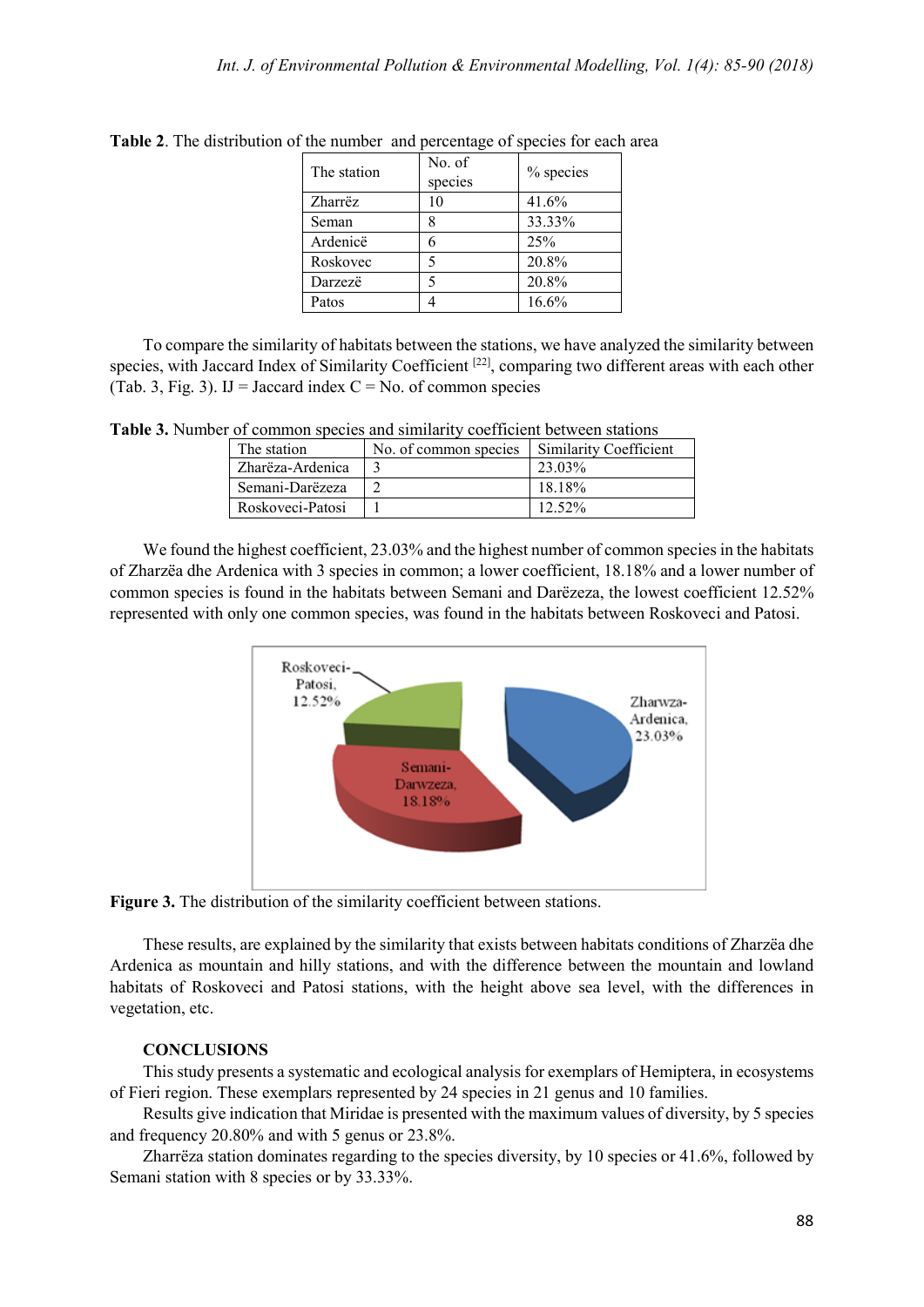Maximum value of coefficient of species' similarity stands between Zharza and Ardenica stations, by 23.03%, this coefficient is lower, 12.52%, among the habitats of Roskovec and Patos stations. Analysis of similarity of species structure, give indication on the affinity regarding to species structure for these stations, as well as impact of ecological factors in general, and particularly the anthropogenic factor impact.

**Anex 1.** List of species for each station: Zharëza S1, Ardenica S2, Seman S3, Darzezë S4, Patos S5 and Roskovec S6

| List of species                              | S.1             | S.2 | S.3    | S.4    | S.5    | S <sub>6</sub>     |
|----------------------------------------------|-----------------|-----|--------|--------|--------|--------------------|
| Pentatomidae                                 |                 |     |        |        | $^{+}$ | $+$                |
| Graphosoma semipunctatum Fabricius, 1775     |                 |     |        |        |        |                    |
| Graphosoma lineatum Linnaeus, 1758           |                 |     | $+$    | $+$    |        |                    |
| Aelia acuminata Linnaeus, 1758               | $+$             |     | $+$    | $+$    |        |                    |
| Stagonumus amoenus Brulle, 1832              |                 |     |        | $+$    |        |                    |
| Coreidae                                     |                 |     |        |        |        |                    |
| Gonocerus acuteangulatus Goeze, 1778         |                 |     |        |        | $+$    |                    |
| Coreus marginatus Linnaeus, 1758             | $^{+}$          |     | $^{+}$ |        |        |                    |
| Coriomeris hirticornis Fabricius, 1794       |                 |     |        |        |        |                    |
| Lygaeidae                                    |                 |     |        |        |        |                    |
| Lygaeus saxatilis Scopoli, 1763              | $^{+}$          |     |        | $^{+}$ |        |                    |
| Lygaeus pandurus, Scopoli, 1763              |                 | $+$ |        |        |        |                    |
| <b>Miridae</b>                               |                 |     |        |        |        |                    |
| Macrolophus nubilus Herrich - Schaffer, 1835 | $+$             |     |        |        |        | $+$                |
| Polymerus vulneratus Panzer, 1806            | $+$             |     | $^{+}$ |        |        |                    |
| Lygus patensis Linnaeus, 1758                | $\! + \!\!\!\!$ |     |        |        |        | $\hspace{0.1mm} +$ |
| Adelphocoris lineolatus Goeze, 1778          | $^{+}$          | $+$ |        |        |        |                    |
| Stenodema calcaratum Fllen, 1809             |                 |     |        |        | $^{+}$ |                    |
| Reduvidae                                    |                 |     |        |        |        |                    |
| Ploearia domestica Scopoli, 1786             |                 |     | $+$    |        |        |                    |
| Rhynocoris iracundus Poda, 1761              |                 |     | $+$    |        |        |                    |
| <b>Nabidae</b>                               |                 |     |        |        |        |                    |
| Dolichonabis linubatus Dahlbom, 1850         | $+$             |     |        |        |        |                    |
| <b>Notonectidae</b>                          |                 |     |        |        |        |                    |
| Notonecta obliqua Fallen, 1787               |                 |     |        |        |        | $^{+}$             |
| Tingidae                                     |                 |     |        |        |        |                    |
| Catoplatus fabricii Stal, 1868               |                 |     | $+$    |        |        |                    |
| Dictula echii Schrank, 1782                  |                 | $+$ |        |        |        |                    |
| <b>Scutelleridae</b>                         |                 |     |        |        |        |                    |
| Odontotarsus robustus Jakoeleff, 1883        | $^{+}$          |     |        | $^{+}$ |        |                    |
| Eurygaster austrica Schrank, 1778            |                 |     |        | $+$    |        |                    |
| Eurygaster maura Linnaeus, 1758              |                 | $+$ |        |        |        | $^{+}$             |
| Rhopalidae                                   |                 |     |        |        |        |                    |
| Corizus hyoscyami Linnaeus, 1758             | $^{+}$          | $+$ |        |        |        |                    |

## **REFERENCES**

- [1] Wagner, E., Weber, H.H. (1978): Die Miridae Hahn, 1831, Des Mittelmeeraumes Und Der Makaronesischen Inseln (Hemiptera, Heteroptera). Nachträge Zu Den Teilen 1-3. Entomol. Abh. Mus. Tierk. Dresden, 42 (Sup.): 1-96.
- [2] Gollon, W. R. 1991: The Hemiptera, Oxford University Press, Pp : 169-185.
- [3] Servadei, A. 1967: Fauna D'italia. Rhynchota: Heteroptera, Homoptera, Auchenorrhyncha. Edizione Calderini. Bologna, Pp : 256-287.
- [4] Tremblay, E. 1990: Entomologia Aplicata; Volume Generalità E Mezzi Di Controllo; Collembolli-Riconti; Liguori Editore, 234 pp.
- [5] Mc Gavin, C. G. 2000: Insects. Dorling Kindersly Limitet. London, pp: 33, 39,88-89,91,177- 118,120-121.